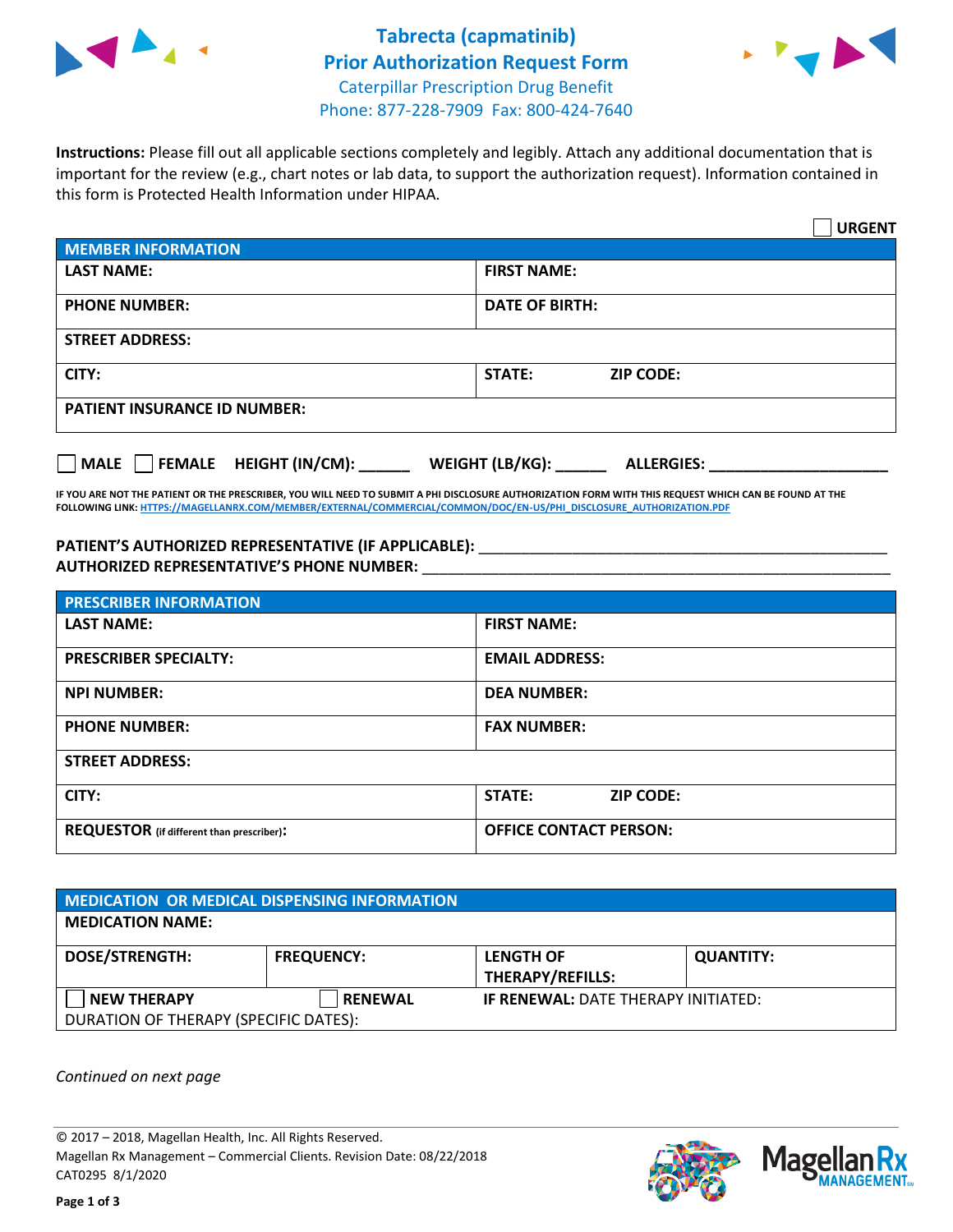



**MANAGEMENT**<sub>SM</sub>

| MEMBER'S LAST NAME: NAME:                                                                                                                             |                                                                                                                                                                                                                                                                                                                                                                                                                                                        | <b>MEMBER'S FIRST NAME:</b>                           |  |  |
|-------------------------------------------------------------------------------------------------------------------------------------------------------|--------------------------------------------------------------------------------------------------------------------------------------------------------------------------------------------------------------------------------------------------------------------------------------------------------------------------------------------------------------------------------------------------------------------------------------------------------|-------------------------------------------------------|--|--|
|                                                                                                                                                       | 1. HAS THE PATIENT TRIED ANY OTHER MEDICATIONS FOR THIS CONDITION?                                                                                                                                                                                                                                                                                                                                                                                     | YES (if yes, complete below)<br>NO                    |  |  |
| <b>MEDICATION/THERAPY (SPECIFY</b><br>DRUG NAME AND DOSAGE):                                                                                          | <b>DURATION OF THERAPY (SPECIFY</b><br>DATES):                                                                                                                                                                                                                                                                                                                                                                                                         | <b>RESPONSE/REASON FOR</b><br><b>FAILURE/ALLERGY:</b> |  |  |
| <b>2. LIST DIAGNOSES:</b>                                                                                                                             |                                                                                                                                                                                                                                                                                                                                                                                                                                                        | <b>ICD-10:</b>                                        |  |  |
| □ Metastatic non-small cell lung cancer<br>□ Other diagnosis: _____________________ICD-10_________________________________                            |                                                                                                                                                                                                                                                                                                                                                                                                                                                        |                                                       |  |  |
| PRIOR AUTHORIZATION.<br><b>Clinical Information:</b>                                                                                                  | 3. REQUIRED CLINICAL INFORMATION: PLEASE PROVIDE ALL RELEVANT CLINICAL INFORMATION TO SUPPORT A<br>Is this drug being prescribed to this patient as part of a treatment regimen specified within a sponsored clinical                                                                                                                                                                                                                                  |                                                       |  |  |
| $\Box$ Yes $\Box$ No Please submit lab report.<br>predict sensitivity to EGFR therapy? $\Box$ Yes $\Box$ No                                           | Has patient been previously treated with crizotinib(Xalkori) or any other CMET or HGF inhibitor? $\Box$ Yes $\Box$ No<br>Does tumor must have an exon 19 deletion, exon 21 mutation, or any other characterized EGFR mutations that                                                                                                                                                                                                                    |                                                       |  |  |
| physician feels is important to this review?                                                                                                          | Are there any other comments, diagnoses, symptoms, medications tried or failed, and/or any other information the                                                                                                                                                                                                                                                                                                                                       |                                                       |  |  |
| information is received.                                                                                                                              | Please note: Not all drugs/diagnosis are covered on all plans. This request may be denied unless all required                                                                                                                                                                                                                                                                                                                                          |                                                       |  |  |
|                                                                                                                                                       | ATTESTATION: I attest the information provided is true and accurate to the best of my knowledge. I understand that<br>the Health Plan, insurer, Medical Group or its designees may perform a routine audit and request the medical<br>information necessary to verify the accuracy of the information reported on this form.                                                                                                                           |                                                       |  |  |
|                                                                                                                                                       | Prescriber Signature or Electronic I.D. Verification: ___________________________                                                                                                                                                                                                                                                                                                                                                                      | Date:                                                 |  |  |
| and arrange for the return or destruction of these documents.                                                                                         | CONFIDENTIALITY NOTICE: The documents accompanying this transmission contain confidential health information that is legally privileged. If<br>you are not the intended recipient, you are hereby notified that any disclosure, copying, distribution, or action taken in reliance on the contents<br>of these documents is strictly prohibited. If you have received this information in error, please notify the sender immediately (via return FAX) |                                                       |  |  |
| © 2017 - 2018, Magellan Health, Inc. All Rights Reserved.<br>Magellan Rx Management - Commercial Clients. Revision Date: 08/22/2018<br><b>CATO295</b> |                                                                                                                                                                                                                                                                                                                                                                                                                                                        | <b>Magellan Rx</b>                                    |  |  |

CAT0295